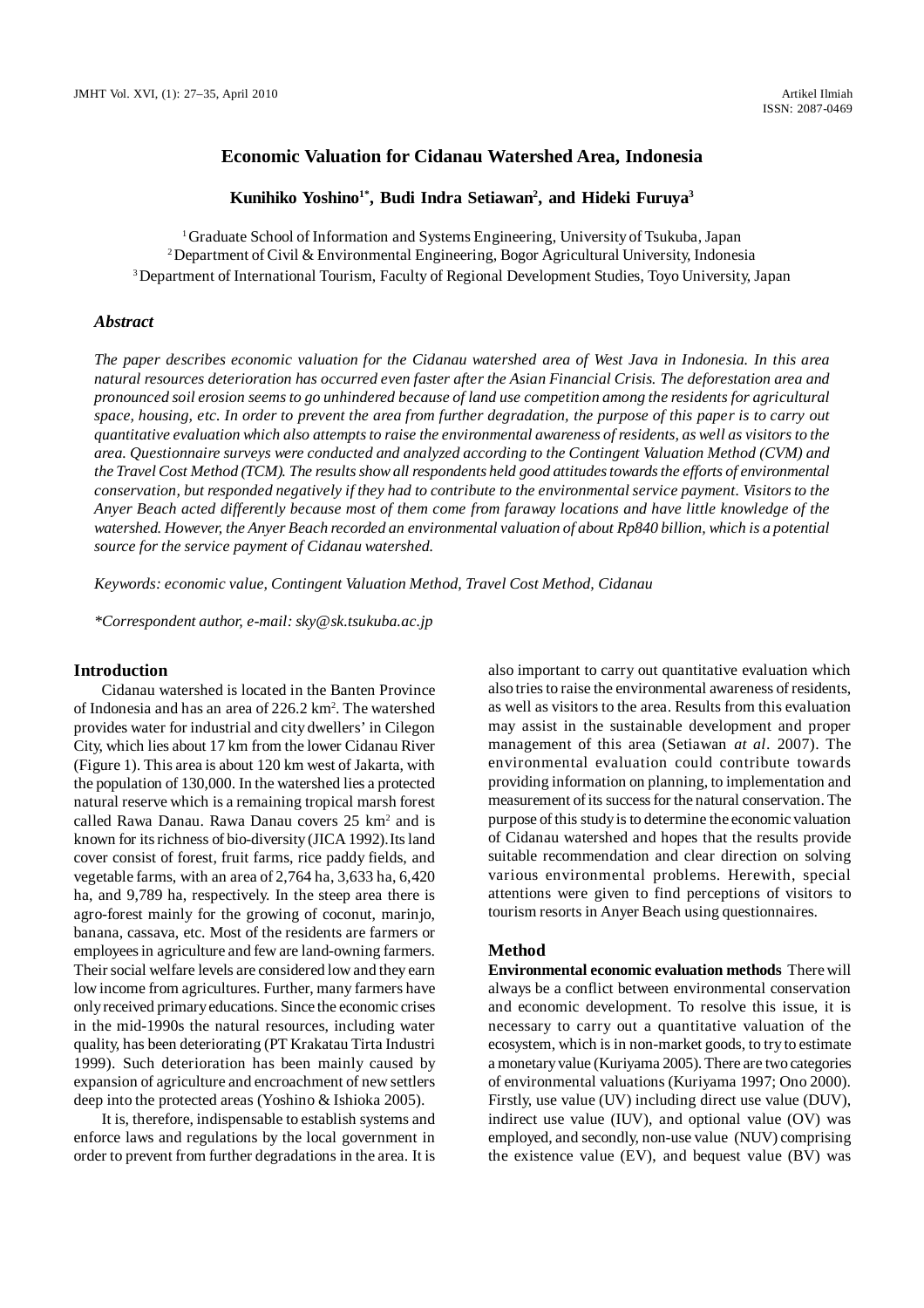carried out. These relations are shown in the equations below.

| Total economic value = $UV + NUV$ | [1] |
|-----------------------------------|-----|
|-----------------------------------|-----|

$$
UV = DUV + IUV + OV
$$
 [2]  
NUV = EV + BV [3]

If Rawa Danau is assumed to have existence value and subrogation value then it is applicable to apply Contingent Valuation Method (CVM). This method has been applied to evaluate various tourism resources among world heritage sites (Sibazaki & Nagata 2001, Rolfe & Windle 2003), and it can be used to decide, for example, the entrance fee for the natural park (Herriges & Kling 1999, Walpore *et al*. 2001, Morimoto 2002, Suwa 2006). In this study, the method is based on Stated Preference (SP) method, which embodies a large bias in the calculated result (Yabuta 2006, Cameron 1992), so a revision has to be made by incorporated SP data with Revealed Preference (RP) data, and estimation has to be further conducted (Numata *et al*. 2000). In addition, a double boundary method is employed, which has limits bias from respondents' willingness to pay (WTP). This is done by asking respondents about the amount of WTP for the conservation of Cidanau watershed.

The second method in this study is Travel Cost Method (TCM), which focuses on use value of recreation activities, etc. In this instance, SP data is used to estimate the parameters which would have a high reliability, since it adopts data from actual activities. This method would clarify the relation between the travel cost and the frequency of visit. This is done by asking visitors a condition in how many times they would visit a location under the current condition or under which the environment had been deteriorated.

**Outline of questionnaire survey** Table 1 shows a summary of the questionnaires. As residents in Cidanau watershed area worked in agricultures, the evaluation and expected responses will be about their living area. Interviews were conducted with tourist in the Marbella Hotel, which is located about 5 km northeast of the mouth of Cidanau River. The questionnaires were distributed to random guests to the hotel and in some occasion interviews were also conducted by our students. This site at the Anyer Beach would be influenced by the environmental deterioration and accumulating garbage from Cidanau River.



Figure 1 Cidanau watershed area and the surveyed area (Marbella Hotel).

| Periode        | $1st$ survey                                                       | $2nd$ survey               |  |  |
|----------------|--------------------------------------------------------------------|----------------------------|--|--|
|                | 2004. Dec. 3-7                                                     | 2006. Mar. 18-19. Apr. 1-2 |  |  |
| No. of samples | 77 (CVM)                                                           | 80 (TCM)                   |  |  |
| Method         | Interview by IPB Bogor Agricultural University students at the     |                            |  |  |
|                | Surrounding area of Sol Elite Marbella Hotel, Anyer Beach          |                            |  |  |
| Sample         | Long term and visiting guests of the hotel, employees of the hotel |                            |  |  |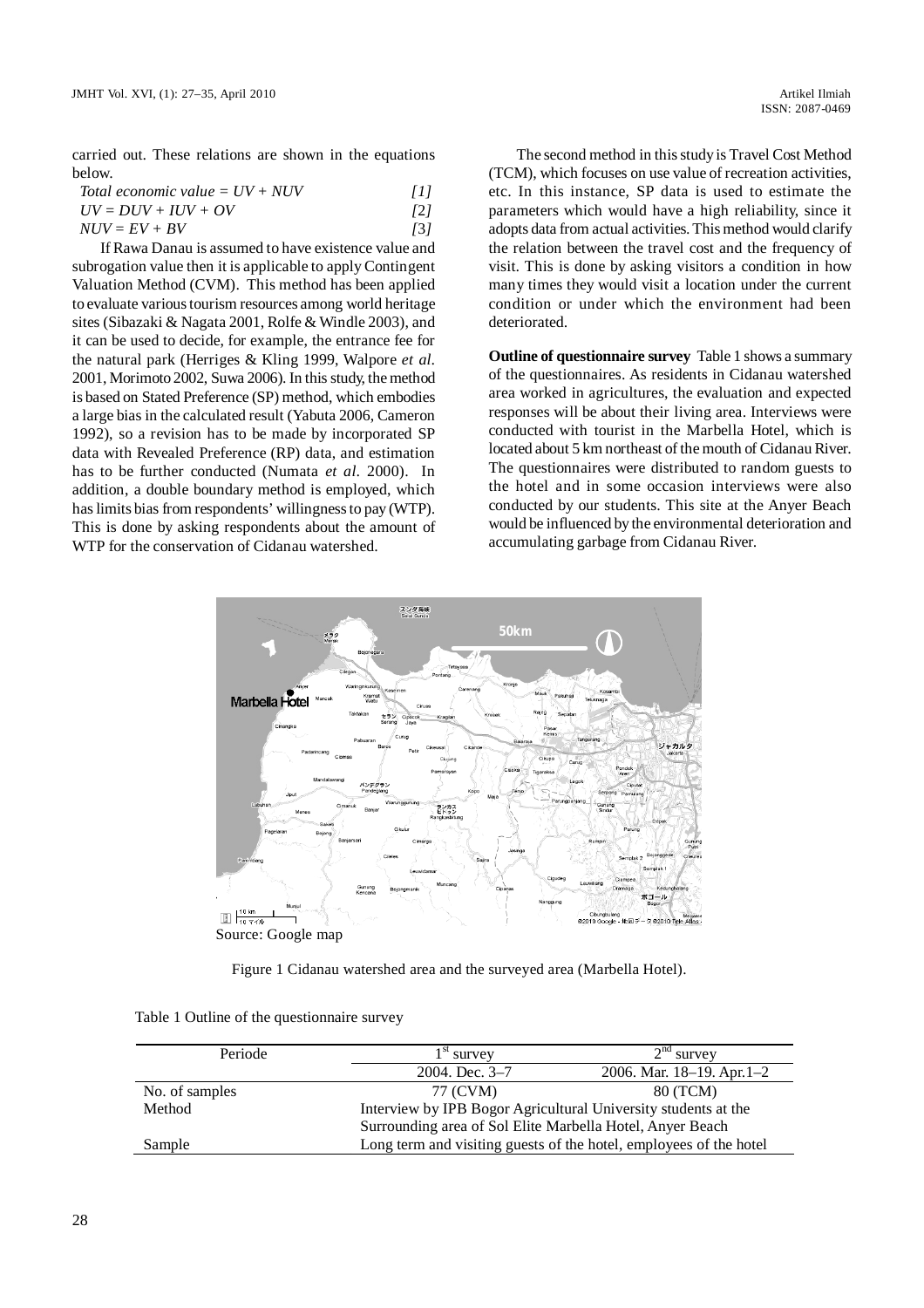Two surveys were conducted with permission from the hotel management. The first and last surveys lasted 4 days and included in 77 and 80 respondents, respectively. The following is the content of the questionnaires:

- 1 Personal attributes
	- a Gender, age bracket, occupation.
- b Travel time and cost to the site.
- 2 Tourism activity and perception of Cidanau watershed.
	- a Frequency of visits per year (for the first survey, to Cidanau watershed; for the second survey, to Anyer Beach as a destination).
	- b Perception of the characteristics and function of the natural environment in Cidanau watershed.
	- c Perception of the designation of Rawa Danau, a tropical marsh forest with an area of  $25 \text{ km}^2$  as natural preserve.
- 3 Questions by CVM (first survey)
	- a Opinions on designation of "nature preservation" by the state.

b Opinions on the fund bearing the above preservation.

c WTP amount for environmental conservation.

Respondents' opinions were collected if they indicated the situation left as it is now, or if the environment of Cidanau watershed deteriorates. To obtain information on WTP amount, double-boundary method was used to avoid bias as well as to secure number of the responses.

4 Questions by TCM (second survey)

Assuming frequency of visits in case of the degradation of the natural environment, questions were based on the premises that the environmental degradation in Anyer Beach is caused by the natural destruction of Cidanau River. To facilitate the comparison of pre and post the degradation of the environment, pictures of a deteriorated case produced by landscape simulation were shown to the respondents.

### **Results and Discussion**

**Personal attributes** Table 2 shows number of respondents by gender and age bracket. In each survey men comprised of three fourths of the respondents and the majority group is 30s to 50s. As much as 80–90% of the respondents' occupation is employee of a company (including executive officers and independent self-paid owners). There were few workers in agriculture. The percentage of the respondents by the level of education is as follows: high school 30– 40%, and university 50–60%. These respondents were found to visit the Marbella Hotel, which is ranked as relatively high class in the neighboring area of Jakarta, accompanying their family.

**Tourism activity and perception on Cidanau watershed** As the area where the surveys were conducted was a little bit away from the watershed, the respondents were asked about their perception of the water ship. As much as 19% answered that they knew it very well, 30% responded they had heard about it, and 47% responded that they did not know it in the first survey. Respondents were then asked how many times they had come to Cidanau watershed; the respondents who didn't know it answered either none, or no answer.

Next, using the data of the second survey, Figure 2 shows the distribution of the travel time was made to estimate the respondents' distribution of the residence. They were not the same respondents in the first survey. This data is based on the respondents' oral answers. The average travel time to Anyer Beach was 2.77 hours and the median was 2.75 hours. There were many answers within the range of 2–3 hours, and it is thought that most of them travel from the neighboring area of Jakarta.

The correlation between the travel cost and travel time was calculated as low as  $r \le 0.303$ . Table 3 shows the frequency of visit to Anyer Beach. The percentage of the respondents which visit once a year was 46.3%, whereas about 30% of the respondents were more than one time. Others responses include "often" and "not regularly".

**WTP for nature conservation in the first survey (CVM)** Regarding WTP for the conservation of nature, 69 respondents agreed (90%), disagree 1 (1%), and no answer 7 (9%). This result shows awareness of nature conservation was high. Furthermore, the distribution of the reasons for pro/con of nature conservation by free answer method is shown in Table 4.

The major reason for the agreement with conservation

| Age          |        | 1 <sup>st</sup><br>survey |       | %    |        | 2 <sup>nd</sup><br>survey |       | %    |
|--------------|--------|---------------------------|-------|------|--------|---------------------------|-------|------|
|              | Female | Male                      | Total |      | Female | Male                      | Total |      |
| $20 - 29$    |        |                           | h     | 7,8  |        |                           | 2     | 2.5  |
| $30 - 39$    |        | 23                        | 30    | 39,0 | 8      | 25                        | 33    | 41,3 |
| $40 - 49$    | 4      | 16                        | 20    | 26,0 | 6      | 22                        | 28    | 35,0 |
| $50 - 59$    | າ      | 15                        | 17    | 22,1 |        | 8                         | 10    | 12,5 |
| $60 - 69$    | 0      | ∍                         | ◠     | 2,6  |        |                           | 6     | 7,5  |
| $70 - 79$    |        |                           |       | 1,3  |        |                           |       | 1.3  |
| N/A          | 0      |                           |       | 1.3  |        |                           |       | 0,0  |
| <b>TOTAL</b> | 19     | 58                        | 77    | 100  | 18     | 62                        | 80    | 100  |
|              | 24,7%  | 75,3%                     | 100%  |      | 22,5%  | 77,5%                     | 100%  |      |

Table 2 Number of sample on each survey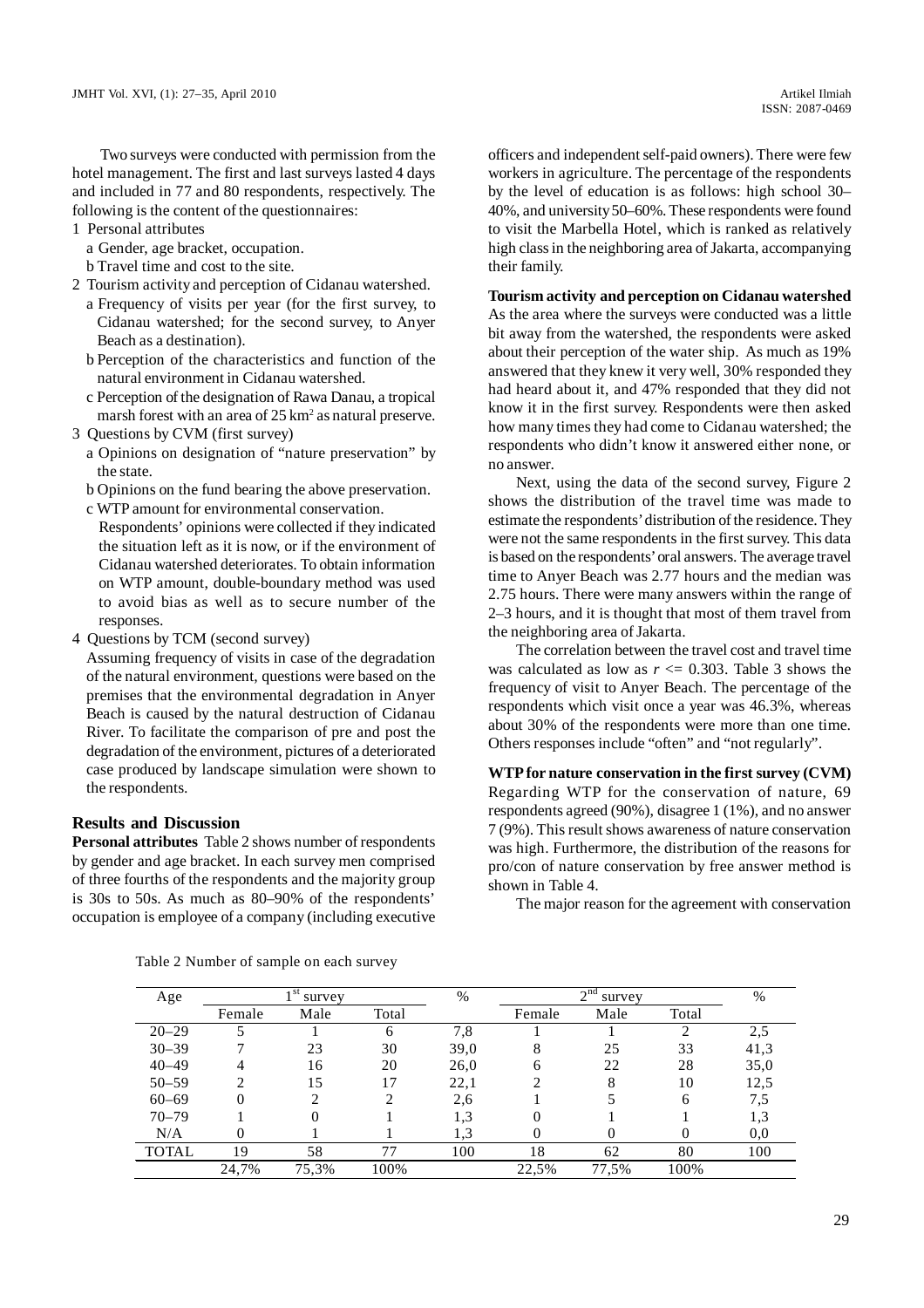| Frequency of visit year <sup>-1</sup> | No. of samples | Percentage (%) |
|---------------------------------------|----------------|----------------|
|                                       |                | $_{0,0}$       |
|                                       | 37             | 46,3           |
|                                       |                | 8,8            |
|                                       |                | 6,3            |
|                                       |                | 3,8            |
|                                       |                | 8,8            |
| 6                                     |                | 1,3            |
| 10                                    |                | 1,3            |
| 50                                    |                | 1,3            |
| others                                | 18             | 22,5           |
|                                       | 80             | 100            |

Table 3 Frequency of visits to Anyer Beach per year



is related to the importance of nature conservation. There are two features in this result. The first is that some respondents thought about the importance of nature conservation from the view point of next generation. This means the value of nature is not only for the current generation, but carries to the next generation. The second is that many respondents show consideration to the local residents.

Table 5 shows the result for the payment intention for natural conservation of Cidanau watershed area. Many respondents have no intention to pay. The reasons for disagreement are shown in Table 6.

Some respondents were not aware that they were being asked a hypothetical question. Many respondents claimed that the government should take some measures regarding taxation system, and the parties concerned to take measures. On the other hand, only 13 respondents answered about WTP. As the number in the sample is not enough, the statistical analysis could not be conducted. But in the answers of 13 respondents by CVM, their WTP amounts range between Rp10,000 and Rp1,000,000. Respondents who knew Cidanau watershed area, or frequently visit there, had higher WTP than others.

There are a lot of comments about the government in

charge of the conservation of natural surroundings and on how to make payment. Few respondents had WTP, although they showed high awareness of nature conservation and an interest in the preservation of Rawa Danau and Cidanau watershed area. Some respondents answered the questions on the ways to pay through the Islamic community and as the fee for the charity party. It is difficult to assume these types of questions on the surveys in Japan. Thus, it is considered that the procedure to pay is important in the WTP survey.

**Analysis of TCM Survey for the second survey** For the estimation of the environmental monetary value, we further conducted the Travel Cost Method survey. In this survey, respondents were asked about differently hypothetical conditions. Tourism demand for the specific area depends on the level of attractiveness and maintenance of the site. If it was found that there is the relationship between the frequency of visits and the level of environment, it is possible to estimate the monetary value of natural environment by generalized trip cost.

Respondents answered about their present frequency or visits to Anyer Beach during the year and the possible frequency in the case of environmental deterioration. If the water quality deterioration of the valley and the outflow of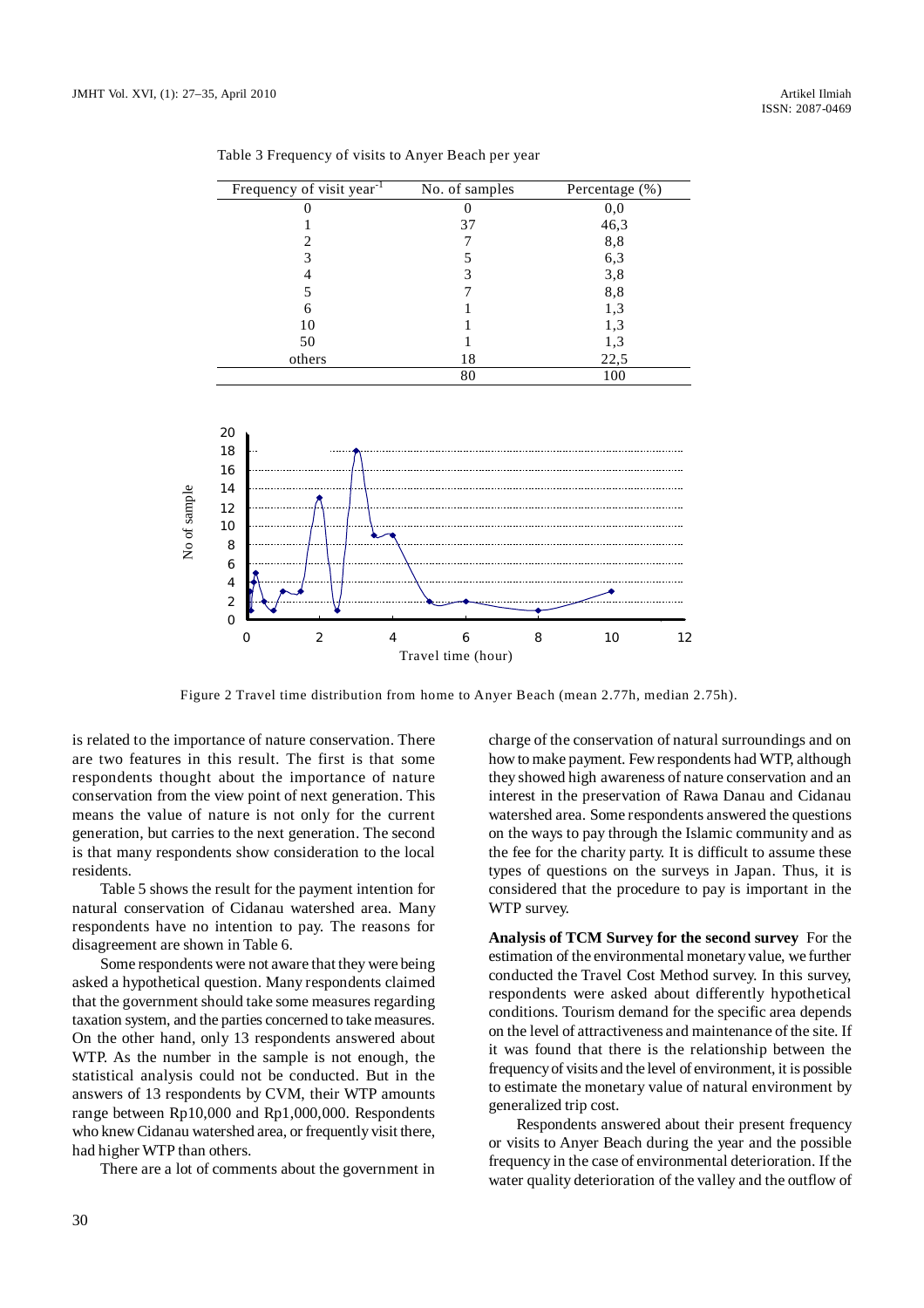Table 4 Reason for pro/con of nature conservation

| Reason for pro/con                                            | No. of sample | Percentage (%) |
|---------------------------------------------------------------|---------------|----------------|
| <b>Nature conservation</b>                                    | 18            | 23             |
| I like nature, so I would like to make contribution           |               | 9              |
| Natural resource are important                                |               |                |
| Nature conservation is important                              | 10            | 13             |
| Water resource                                                | 16            | 21             |
| Biologic purification of the lake can be experted             |               |                |
| Water crisis                                                  | 2             | 3              |
| Water preservation                                            | 13            | 17             |
| <b>Touris</b>                                                 | 5             | 6              |
| To promotion to tourism                                       |               | 5              |
| To conserve tourism resource                                  |               |                |
| <b>Next generation</b>                                        | 4             | 5              |
| For the next generation                                       | 3             | 4              |
| Natural resource are important for future                     |               |                |
| <b>Regional society</b>                                       | 3             |                |
| Necessary for residential living                              |               |                |
| It is important for regional society                          |               |                |
| Necessary for residance                                       |               |                |
| <b>Multi</b> purposes                                         | 3             |                |
| Water resource and tourism important                          | 2             | 3              |
| Healt promotion and tourism are important                     |               |                |
| Water resource an natural resource conservation are important | 2             | 3              |
| <b>Other</b>                                                  | 27            | 35             |
| Don't know about Cidanau                                      |               |                |
| N/A                                                           | 26            | 34             |
| Total                                                         | 77            | 100            |

# Table 5 Intention of payment for natural conservation

| Payment intention | No. of sample | Percentage $(\% )$ |
|-------------------|---------------|--------------------|
| Disagree to pay   | 49            | h4                 |
| Agree to pay      |               |                    |
| N/A               |               |                    |
| Total             |               |                    |

# Table 6 Reasons for disagreement to pay

| The reason for disagreement to pay           | No. of sample | Percentage (%) |
|----------------------------------------------|---------------|----------------|
| The responsibility for the section in charge | 14            | 29             |
| The responsibility of the government         | 6             | 12             |
| The government should pay                    |               | 2              |
| Need the regulation of goeverment            |               | 10             |
| The company should pay                       |               | 2              |
| The stakeholders should pay                  |               | $\mathfrak{D}$ |
| <b>Payment form</b>                          |               | 16             |
| It should pay by tax.                        |               | 16             |
| <b>Others</b>                                |               | 16             |
| I do not have money                          |               | 10             |
| I have no plan for the donation              |               |                |
| The organization is unclear                  |               |                |
| N/A                                          | 19            | 39             |
|                                              | Total<br>49   | 100            |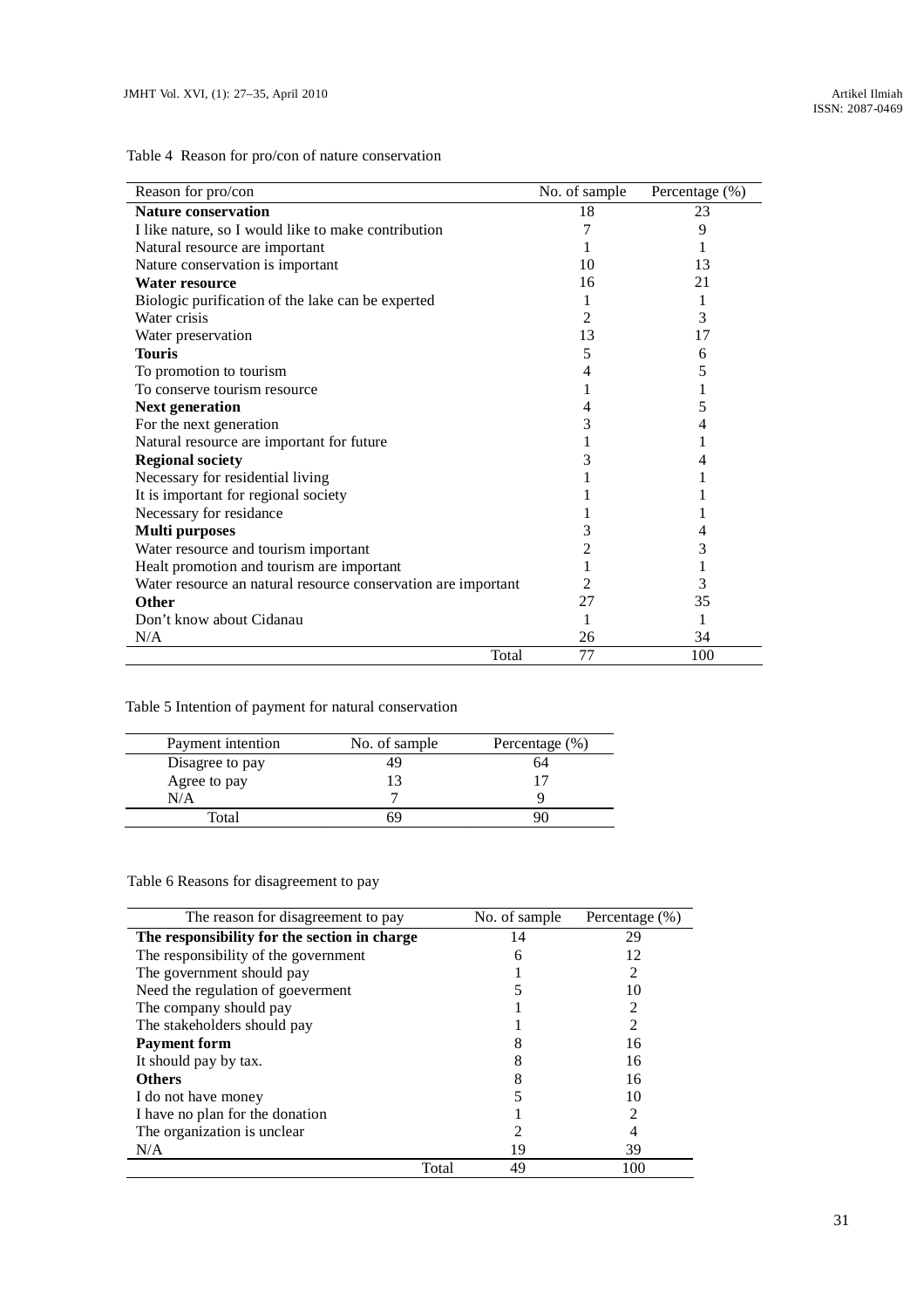Respondents answered about their present frequency or visits to Anyer Beach during the year and the possible frequency in the case of environmental deterioration. If the water quality deterioration of the valley and the outflow of the surface soil are generated in Cidanau River Valley, abnormal generation of the alga and garbage with adjoining Anyer beach is predicted to happen. A virtual image describing the environmental deterioration is presented to the examinees.

Figure 3 is scatter chart showing the frequency relationships between the present and assumed cases. In this figure the size of circle and Italics number show the number of respondents. In the present case, some people come to Anyer beach more than twice per year. But there are a lot of people who would decrease the frequency of visits to Anyer beach because of environmental deterioration in the assumed case.

Next, the TCM was applied to evaluate the environmental value by measuring the tourism behavior. In

the TCM, frequency of visits to Anyer Beach depended on the travel time and attraction level of this beach. At this time, it is not considered that the influence of tourism trip changing or the competition among the sightseeing areas are due to environmental deterioration in Anyer Beach.

There are 2 categories of the demand function. The first one is based on an individual model. The second is a zonal model. In this paper, the individual model is applied because of the constraints of the small sample size. The explanatory variable is travel time (*x*) from home to Anyer beach and the objective variable is frequency of visits to Anyer beach per year. The demand functions *[*4*]* are estimated in each case; the present case and the assumed case.

$$
Visit frequency(X) = \hat{a}1 \times X + \hat{a}0
$$
 [4]

In the present case as shown in Table 7, *r* square and *t*value are not so high, but the sign condition is appropriate. Moreover, when the general travel cost was used as the explanatory variable, neither the sign condition nor *t*-value was appropriate.



Figure 3 Present and assumed visit frequency for Anyer Beach per year.

Table 7 Demand function for Anyer Beach by TCM

|                                  | Present case  | Assumed case |
|----------------------------------|---------------|--------------|
| Parameter (travel time)          | $-2.155E-01$  | $-3.535E-02$ |
| <i>t</i> -value                  | $-1.350$      | $-1.269$     |
| Parameter (constant)             | $3.353E + 00$ | 3.190E-01    |
| $t$ -value                       | 5.563         | 2.992        |
| multiple correlation coefficient | 0.217         | 0.159        |
| No of sample                     | 39            | 39           |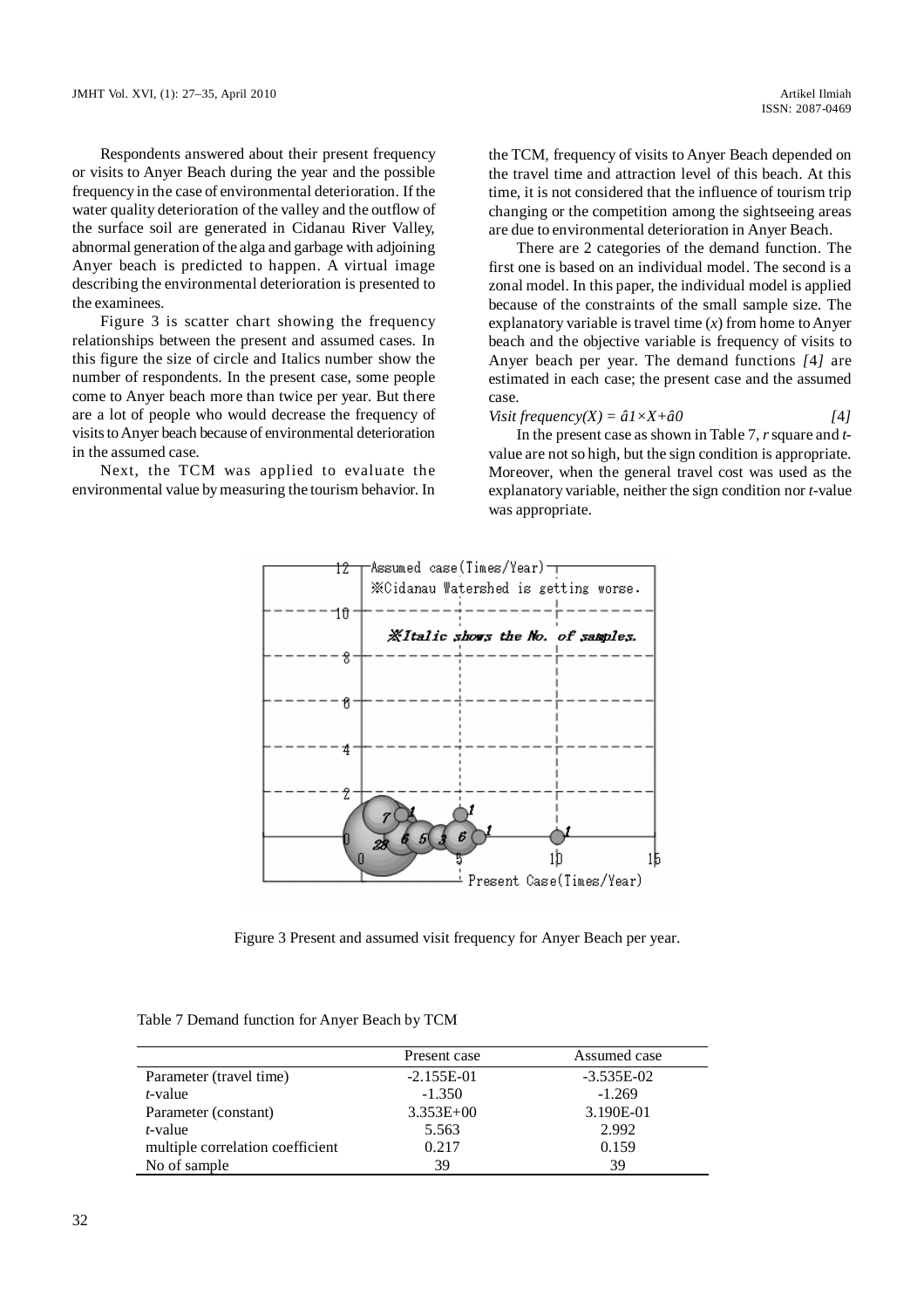

Figure 4 Demand function for Anyer Beach.

the surface soil are generated in Cidanau river valley, abnormal generation of the alga and garbage with adjoining Anyer Beach is predicted to happen. A virtual image describing the environmental deterioration is presented to the examinees.

Figure 3 is scatter chart showing the frequency relationships between the present and assumed cases. In this figure the size of circle and Italics number show the number of respondents. In the present case, some people come to Anyer Beach more than twice per year. But there are a lot of people who would decrease the frequency of visits to Anyer Beach because of environmental deterioration in the assumed case.

Next, the TCM was applied to evaluate the environmental value by measuring the tourism behavior. In the TCM, frequency of visits to Anyer Beach depended on the travel time and attraction level of this beach. At this time, it is not considered that the influence of tourism trip changing or the competition among the sightseeing areas are due to environmental deterioration in Anyer Beach.

There are 2 categories of the demand function. The first one is based on an individual model. The second is a zonal model. In this paper, the individual model is applied because of the constraints of the small sample size. The explanatory variable is travel time (*x*) from home to Anyer Beach and the objective variable is frequency of visits to Anyer Beach per year. The demand functions *[*4*]* are estimated in each case; the present case and the assumed case.

$$
Visit frequency(X) = \hat{a}1 \times X + \hat{a}0
$$
 [4]

In the present case as shown in Table 7, *r* square and *t*-

value are not so high, but the sign condition is appropriate. Moreover, when the general travel cost was used as the explanatory variable, neither the sign condition nor *t*-value was appropriate.

The estimation was carried out of the demand function in the environmental deterioration case by using the same samples. The parameter of the travel time was about 1/10 compared with the present case. Figure 4 shows the demand function for Anyer Beach. The present demand function is greater than the assumed case because of the changing attractiveness in Anyer Beach.

**Estimation of environmental value** The environmental value of Anyer Beach was estimated by the demand function. A map with the population of each city shows the size of circle is used for the estimation of population distribution. The population distribution taken from these maps were reasonably accurate since access distance was taken accurately. The following is 3 steps to get the quantitative population data from the map.

- 1 Scanning the map and save as JPEG format file.
- 2 Latitude, longitude information is given to the JPEG data by Geographical Information System software (ERDAS IMAGINE), and the circle, the size of which indicates the population size, is extracted by the cluster classification technology as raster data format.
- 3 Raster data format is converted to the polygon data format to identify the circle size. In this paper, we tried to identify the center of circle with latitude, longitude information and the class of the population legend by "Definiens" and "Arc GIS" software for personal computer.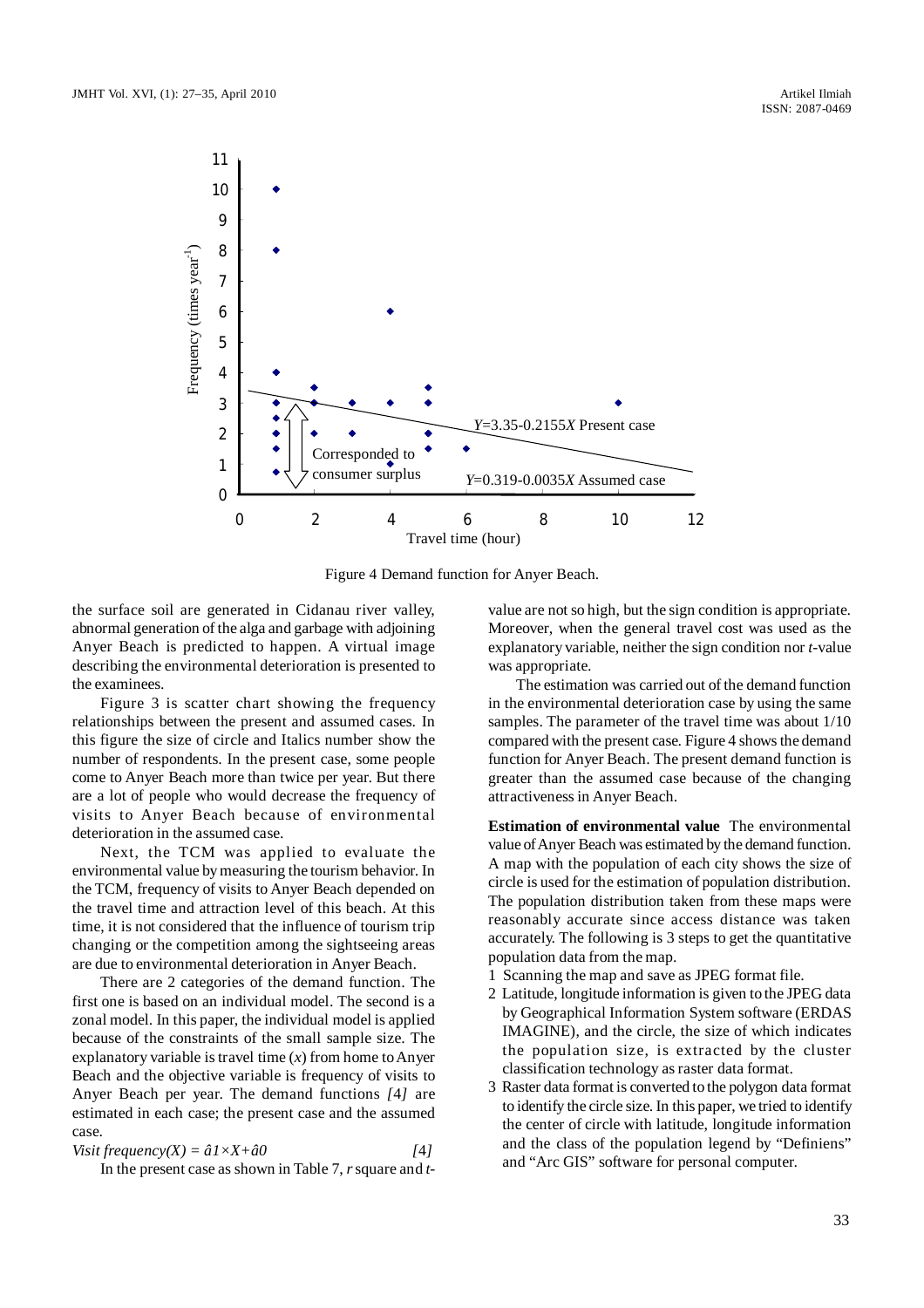

Figure 5 Population distribution (unit in figure: km).

Figure 5 shows the population distribution surrounding the Anyer Beach (0,0). The smallest circle size represents ten people and the largest is 100,000 people. The target area on the estimation is roughly set 360 km<sup>2</sup> from Anyer Beach. In the fringe of this area there are some alternative sites for sightseeing places. It is estimated 43.1 million people live in this area. This estimation of population is based on a rough approximation of 23.6 million people lived in the Jakarta metropolitan areas (2005), and 9.08 million people lived in Banteng state which is located in the west of Jakarta metropolitan area.

The trip time from the resident area to Anyer Beach for each Origin-Destination pair is also needed. It is assumed that the average speed by vehicle is set as  $20 \text{ km h}^{-1}$  for the north and south axis, and as  $80 \text{ km h}^{-1}$  for the east and west axis because the expressway can be used. Distance is calculated by rectilinear distance. The persons whose travel time from the resident area to Anyer Beach is set as *x* hours, and their environmental value is estimated as below.

*Environmental value*( $x$ ) = { $F_p(x)$  $-F_A(x)$ }  $\times$ *time vValue*  $\times$  $(trip upper boundary - x)$  [5*]* 

In the equation  $[5]$ , environmental value(x) is personal environmental value in the case of person, whose trip time from home to Anyer Beach is x hour (Rp year<sup>-1</sup>),  $F_p(x)$  visit frequency for Anyer Beach per year in present condition.  $F_A(x)$  is supposed visit frequency for Anyer Beach per year in assumed deterioration condition, time value is Rp29,420 per hour calculated by income approach, while trip upper boundary is no difference of visit frequency in the before and after case (8.75 hours).

The most expensive environmental value of a person is Rp44,150 per year. For the estimation of total value in this area, if the demand function and the environmental evaluation method were appropriable to whole area then total environmental value can be integrated by summing the total residents in the objective area, resulting in Rp840 billion.

### **Conclusions**

Economical valuation of Cidanau watershed has been carried out using CVM and TCM based on questionnaire surveys. The purpose of this study is to determine the economic valuation of Cidanau watershed to halt further deterioration of the watershed which lies inside a protected area. All respondents responded positively on the importance of nature conservation, but were uncertain about willingness for financial contribution. Evaluation by TCM has shown a direct utility value that corresponded to the recreation value. The demand function was capable to relate the travel time and the frequency of visits in the present case and after any circumstances on further environmental degradation. Further deterioration can be expected to come as visitors were unwilling to pay for the nature preservation. However, a scenario of environmental service payment by tourism industries along Anyer Beach would be possible since potentially they earn about Rp840 billion per year. It